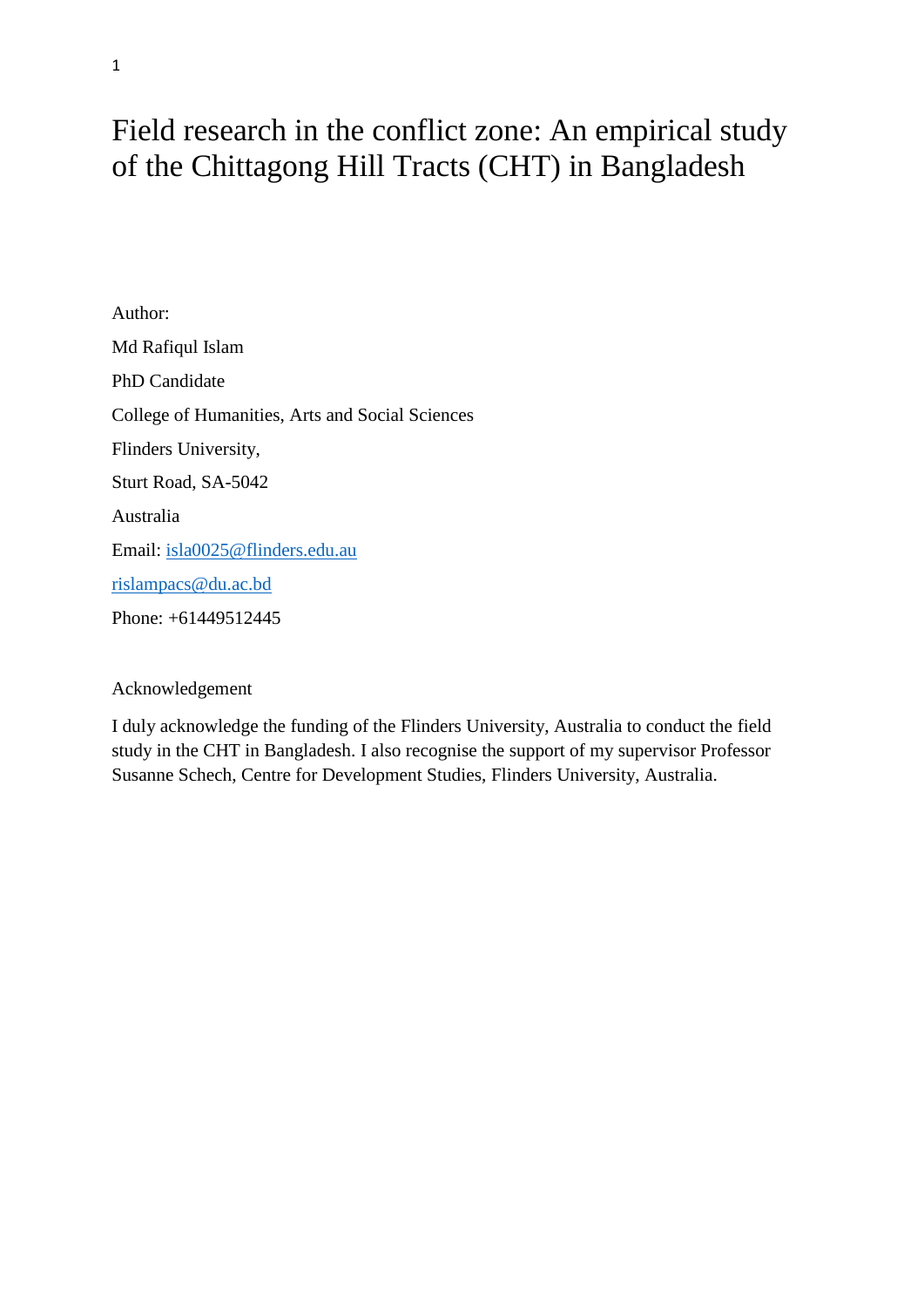#### Abstract:

This paper attempts to analyse how a field study in a conflict zone is challenging and what sorts of challenges a researcher may face collecting data collection. Here, the conflict zone refers to violent and latent conflict situation where people frequently face the violence and human rights violation. In a conflict situation, the security forces try to control and dominate every sphere of life of the local citizen. As a result, conducting field study in conflict situation requires methodological flexibility, strong ethical consideration, and safety and security of the researcher and the respondents as well. This paper is an empirically driven personal experience of how a graduate research student conducted the field study under difficult situation in a conflict area in Bangladesh. Based on the personal experience and empirical observation, this paper suggests that the predetermined methodology selection may not work out in the practical situation; rather the flexibility in methodology could help the researcher for conducting the field as per the situation demand. The paper also suggests that researcher, particularly the outside researcher (researchers who do not belong to the country where the conflict zone exists) should think about the underlying causes of the silence of the respondents, security situation, conflict parties and the potential of conflict for the research.

Key Words:

Ethics, Methodology, conflict, research, CHT, Bangladesh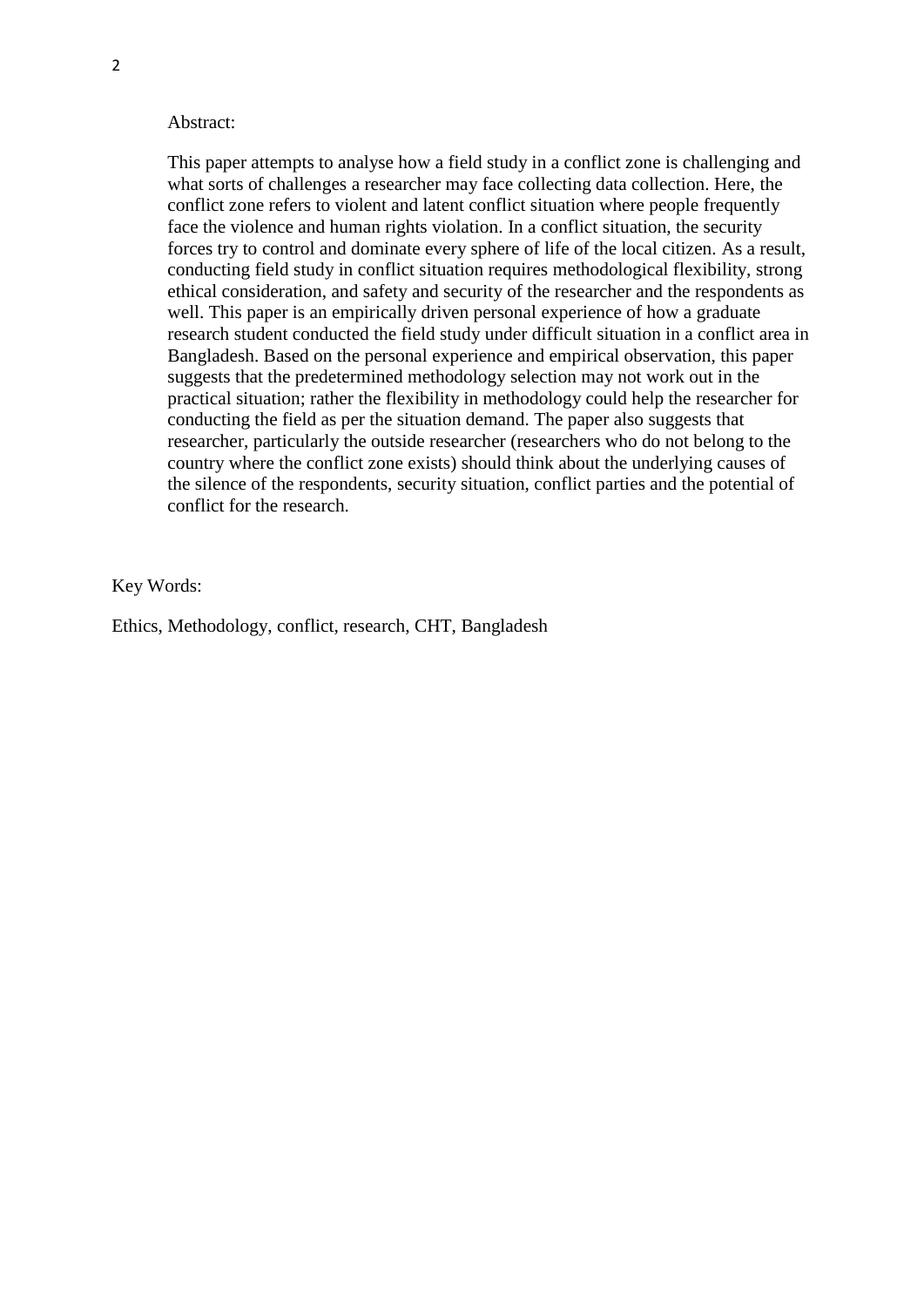#### 1. Introduction

Research based on field study in the conflict zone is the hardest task for collecting data. Field study provides the raw data to prove or disprove the research hypothesis, objectives and questions. Thus, researchers should pay full attention and highest consideration while collecting the data in the conflict zone. This process starts with mapping the study sites, getting prepared to enter the study area, managing the logistics to conduct the study, seeking permission from the appropriate authority, and arranging security issues for the personal safety. This process also includes hiring the research assistants if the people of the proposed study sites speaks in a different language, managing accommodation and health issues and above all finishing the study with packing bag and badges. Field study is indeed a lengthy and most tedious process of the research work. Despite, the entire process of field study is also a full of excitement, anxiety, and a new story about the field. The current article describes such a story of the field study conducted in the Chittagong Hill Tracts (CHT) in Bangladesh.

Ethical and methodological consideration strongly guides field study-based social research in all aspects; even though the research is not conducting in the conflict zone. The ethical issues ranging from the personal welfare to the potential vulnerabilities of the respondents and researcher (Ausbrooks, Barrett, & Martinez-Cosio, 2009; Clark, 2012; Pottier, Hammond, & Cramer, 2011). Ethics in the research guides a researcher how to conduct a field study; what types of question a researcher can ask the respondents; and in what circumstances a researcher can ask questions to the respondents. Unlike the developed countries, such as USA, Canada, UK and Australia, there is no established ethics process in Bangladesh. The present study has been conducted in a conflict zone in Bangladesh where a long-standing ethnopolitical conflict<sup>1</sup> has been continuing for several reasons, but the settlement and migration of the Bengali people from the low-land and rural areas of Bangladesh to the CHT has complicated the situations (Hafiz & Islam, 1993; Lee, 2001). Before initiating the study in the CHT in Bangladesh, I fulfilled the requirements of ethics application e.g. case selection, research design, selection of respondents, and the formation of questions in the Social and Behavioural Science at Flinders University, Australia. For this purpose, I searched the literature on guidelines of ethical consideration in collecting data in the CHT in Bangladesh. Unfortunately, not a single document based on ethical guideline in the case of Bangladesh provided the knowhow of drawing questions, setting respondents pole and the way of asking the respondents. However, some articles and book chapters on conflict zone research across the world helped to develop questionnaires, methodology and research design (Ausbrooks et al., 2009; Brinkmann, 2014; Clark, 2012; Cohen & Arieli, 2011; Goodhand, 2000; Haer & Becher, 2012; Höglund, 2011). Some books and articles on the refugee, displaced people and minority research also provided valuable insights to accomplish the task (Burton, Nandi, & Platt, 2010; Garland, Spalek, & Chakraborti, 2005; Jacobsen & Landau, 2003). Taking into consideration of the theoretical and practical aspects, I designed the study and advanced to the field of the study. This paper, thus, is an outcome of the field study experience and observation in the CHT in Bangladesh. Firstly, this paper has described the research design and description of the research project. Secondly, this paper has highlighted the challenges that I faced while

 $1$  The conflict in the CHT during the 1972-1997 has been termed as the ethno-political conflict between the Bangladesh army and *Shanti* Bahini (peace forces) formed by the tribal people in the CHT (Mohsin, 1997). The conflict has been resolved by a peace treaty signed in 1997 between the PCJSS and Bangladesh government. Although the conflict between the Army and *Shanti Bahini* has been ended, the social conflict is undergoing in the CHT between and among groups for capturing resources, social position. The tribal people are also frustrated as the peace treaty is yet to be implemented.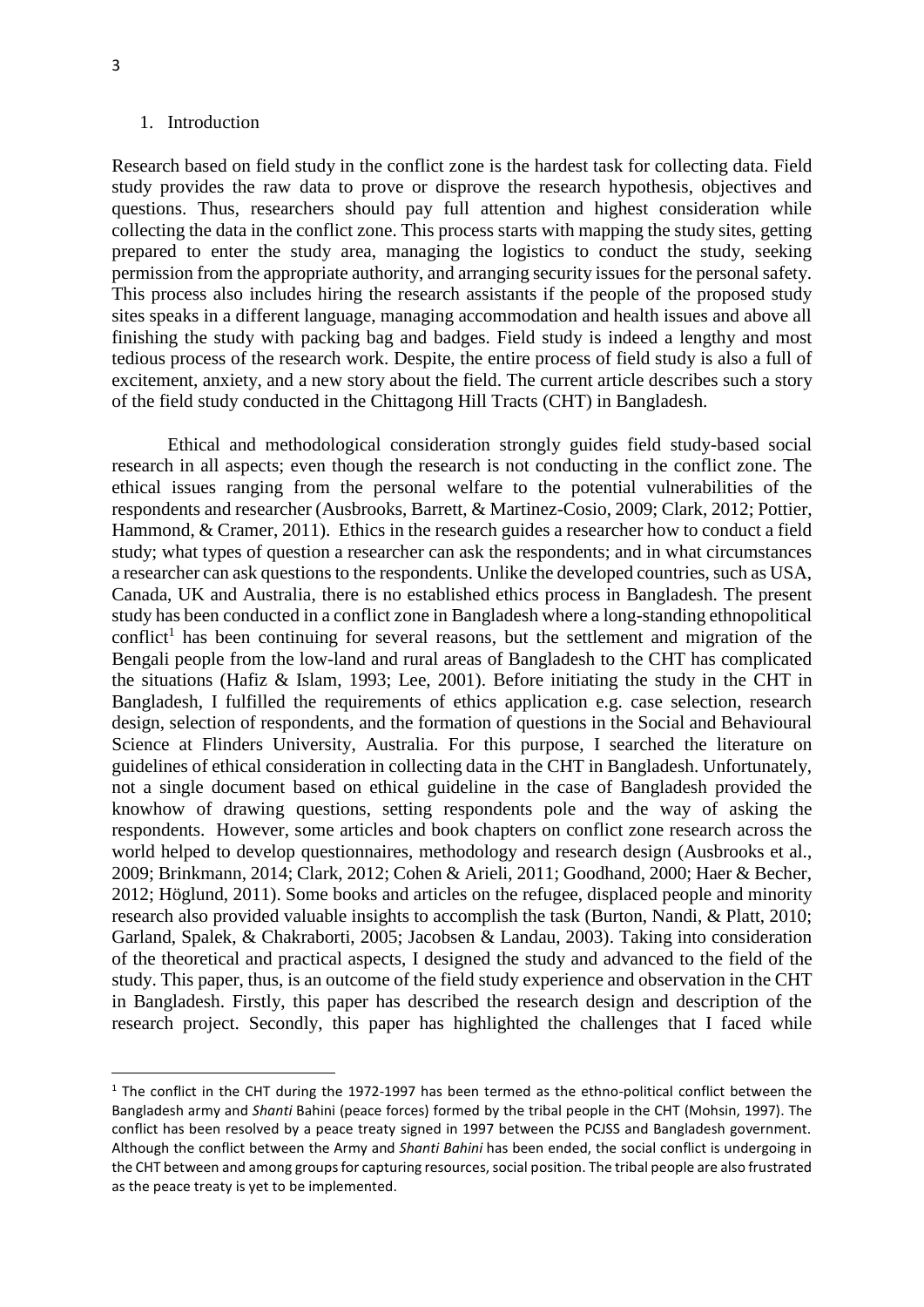conducting the field study in the CHT. Finally, this article has recommended few suggestions to overcome the challenges of collecting data in the CHT areas.

2. Description of the Study

The aim of the proposed PhD studies is to explore the impacts of climate change events in migration decision of the Bengali people who have settled in the CHT and the implication of the migration and settlement in the conflict and peacebuilding. Naturally, the field of the study is the Chittagong Hill Tracts (CHT) which is characterised as conflict area in Bangladesh. The CHT is a conflict area because a long standing ethno-political conflict was existed during 1972- 1997 period between the Bangladesh army and *Shanti Bahini* (the military wing of the tribal people). The root causes of the conflict are the denial of the constitutional recognition of the identity and right to self-determination of the tribal people in the CHT (Levene, 1999; Mohsin, 1997, 2003). Although a peace accord has been signed between the Parbatya Chattagram Jana Samhati Samiti (PCJSS) and Bangladesh government in 1997, the region is still conflicting between the Bengali settlers and tribal people for the ownership of land, resources and social position (Mohsin, 2003; Panday & Jamil, 2009). Different sources confirm that 400,000- 600,000 Bengali people have been settled in the CHT during 1977-1989 which contributed to the escalation of the CHT conflict (Reuveny, 2007; Suhrke, 1997; Ullah, Shamsuddoha, & Shahjahan, 2014). With this connection of the Bengali migration and social network, more Bengali people might have been settled in the CHT. From the geographical point of view, Bangladesh is one of the most climate hit countries in the World. People are adversely affected by the climate change events, e.g. floods, drought, sea-level rise and riverbank erosion. Bangladesh is also termed as a fragile state regarding demographic pressure, population displacement and the rule of law. <sup>2</sup> During the CHT conflict, the successive government in different period settled the poor and destitute people from the *plain land* to the hill area of the CHT. Existing research has mentioned that a significant number of environemnt and climate change displaced people have been resettled in the CHT by the government which consequently contributed to the escalation of the CHT conflict (Hafiz & Islam, 1993; Homer-Dixon, 1994; Lee, 1997; Reuveny, 2007; Swain, 1996). However, there no empirical study to support that Bengali settlers in the CHT are climate change driven, and they are contributing to the escalation of the conflict. The proposed research aims to investigated the complex relationship between climate change induced migration and conflict in the CHT using environmental security and conflict theories.

3. Data collection Design

**.** 

To answer the above questions, the study followed the mixed method research design comprising survey and qualitative interview. The questionnaire survey has been carried out among CHT residents living in mixed Bengali – Tribal, local wards (*upozilas*). Based on the simple random sampling method, the study determined the number of the sample size from diverse fields i.e. farmer, teacher, small vendors, social workers, community leaders and homemakers. The study ensured the gender representative and age groups. Both young and elder people have been recruited for the survey. Two separate questionnaires have been developed for Bengali migrants and CHT Tribal people. It was a face-to-face interview and conducted at the respondent's place. For this purpose, I had to visit door to door of the respondents. The interview was a semi-structured open-ended interview with individuals who have the relevant expert knowledge or professional experience. A purposive sampling method

<sup>&</sup>lt;sup>2</sup> Fragile state index, 2016, available at http://fundforpeace.org/fsi/.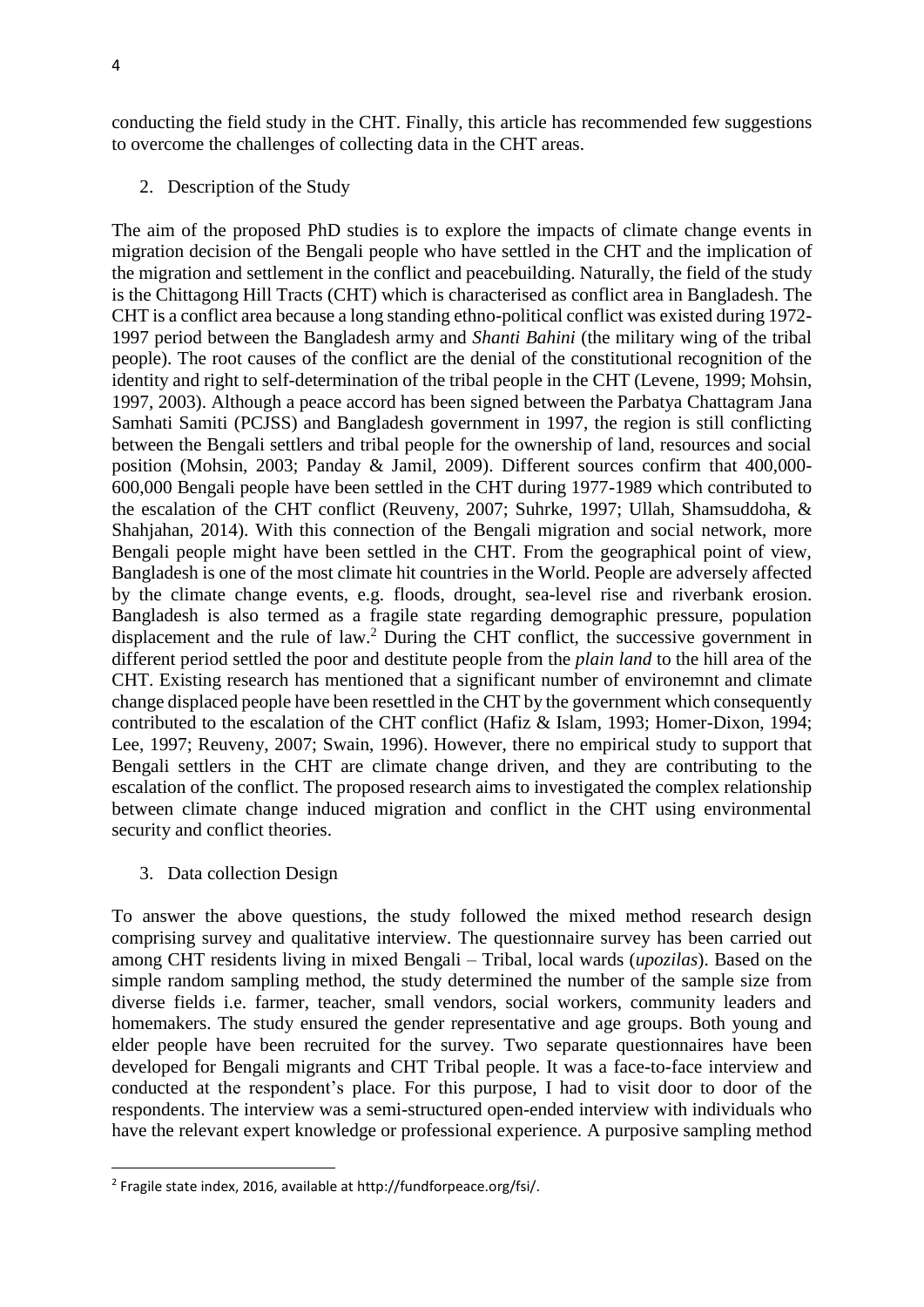has been used to select the respondents for the open-ended interview. The open-ended interview is divided into two parts: interview of climate victims and interview of experts. Two sets of semi-structured interview schedule with open-ended questions have been developed for this purpose. For the interviews, the study has recruited the self-claimed climate affected people who have been selected through the survey processes.

4. Literature review

Conflict is a "situation in which two or more parties are engaged to achieve a specific goal, and the nature of the goal is incompatible" (Mitchell, 1989, p. 7; Sisk, 2001). Uppsala University Conflict Data has defined conflict as the battle-related death where at least 25 battle-related death occurs. Norman (2009) has defined the conflict zone while describing the research in the conflict zone as

"(a) hot conflicts characterized by open, direct violence; (b) intractable conflicts with varying degrees of active and latent violence; (c) situations of state oppression of citizens; (d) post-conflict situations; and (e) humanitarian situations resulting from conflict, such as flows of refugees and Internally Displaced People (IDPs)"(Norman, 2009, p. 74).

In the Chittagong Hill Tracts (CHT) in Bangladesh, the hot conflict has been resolved after the signing of the peace treaty in 1997. However, the other characteristics of the conflict zone are remaining and a small scale social conflict situation is continuing. As a result, field study in such a conflict zone demanded sounds methodological tools and highest ethical standard for ensuring the rights of the respondents. Kovats-Barnet (2002) has outlined that in a critical field, methodology should be "an elastic, incorporative, integrative, and malleable" (Kovats‐Bernat, 2002). As a result, I applied two tools for the data collection. In fact, sampling is considered as a key tool in conducting a field study in the conflict zone. The 'snowball' sampling process play as an appropriate method in the conflict zone to get information about the victim (Haer & Becher, 2012). Focus group discussion is also widely used for collecting data from a single sitting. But conducting the focus group discussion is a challenging task for number of reasons, such as difficulty to gather people from all sections, groups and parties in a common place for the discussion and possibility of concealing actual information in front of a large audience. The security concern, the presence of security personnel and other vested interest groups, may interfere in focus group discussion (Norman, 2009). Considering this complexity the study overlooked the focus group discussion but relied on the survey method. The World Bank study in 'Conflict Survey Sourcebook' has applied the socio-economic survey for measuring conflicts and major impacts of conflict on people. However, this is also challenging for the individual researcher particularly for the research student to conduct this survey in the ground of time and financial matter. The pattern of questions, unit of analysis, nature of the study design, partialities of the researcher and respondents, and sensitivity of questioning to the respondents constitute key issues in the socio-economic survey research (Justino, Brück, & Verwimp, 2013).

In a conflict zone, people keep silent as they are faced by continuous pressure, torture, deprivation and domination from the military or political elites. As a result, respondents rarely share their information to the outside researcher. This non-response tendency is called 'culture of silence' in the conflict zone (Goodhand, 2000). Under this situation, the researcher needs to ensure the confidentiality and anonymity for protecting the respondent's individuality and personal dignity. The researcher should provide the guarantee to the respondents to ensure the confidentiality of their information. The researcher needs to know the 'information economy'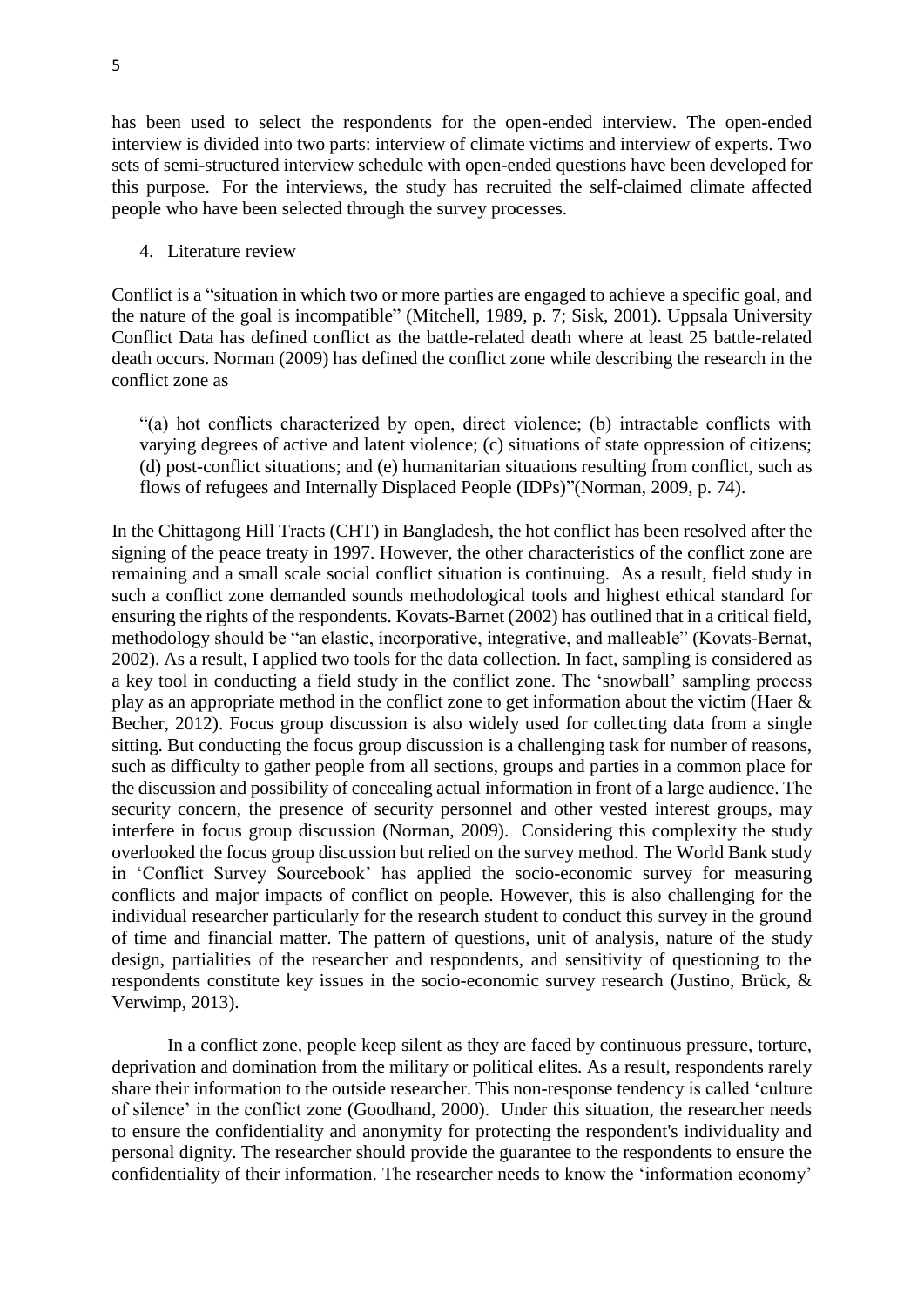and retain the sensitivity of the respondent's needs and security (Goodhand, 2000). In this regard, trust building helps to break the silence of the respondents with the unknown researchers (Coy, 2001). Therefore, the researchers need to show restraint, and must know where to stop from the interviewing. Building trust also helps to build confidence among the respondents to share information, memories and history (Azmi, Brun, & Lund, 2017; Mazurana, Jacobsen, & Gale, 2013).

The questioning is extremely important. The researcher should avoid the sensitive questions and handle the respondents with care for the existing psychological trauma. Due to the trauma, the non-response rate may be increased as well as the respondents may not remember the memory happened in his/her life (Haer & Becher, 2012). As a result, Haer and Becher (2012) has advised the researchers to be efficient in collecting data and introduce some open-ended questions for reducing the non-response rate in the case of sensitive questions. Kristine Hoglund (2011) has pointed out the power relation, changing the structure, repression of the people influenced the research process. The sensitivity of the research focus and research design are also a critical issue that influences the research process (Höglund, 2011). Hoglund has also identified some challenges to access to the information, informants and respondents. In this regard, the key issues are trust, cultural silence, sensitive subject and stigma. Powerful people, security and media people may most likely dominate the data collection environment, on the other hand, minority and powerless group get less scope to share their information, or they do not like to exchange information so as to getting fear from the powerful or security forces. Therefore, the researcher can influence the respondents for collecting data or participate in the research (Haer & Becher, 2012).

After the methodological issue, conducting research in the conflict zone demands strong ethical principles. Respondents of the conflict situation do not like to participate in any survey or interview due to internal conditions such as political polarisation, the high prevalence of security forces, insecurities, poverty and past trauma (Haer & Becher, 2012). Thus, individual researcher adopts the principle of 'informed consent'. According to this principle of informed consent, the respondents must be informed about the pros and cons of the research, its potential benefit as well as the aftermath of the study. The respondents need to have full freedom of withdrawing from the interview at any time (Mackenzie, McDowell, & Pittaway, 2007). Moreover, every researcher must follow the principle of 'doing no harm' to the respondents living in the conflict zone. The American Anthropological Association AAA 1998, Section-III first enacted the code of conduct not to harm or avoid harm to the respondents while conducting research (Pottier et al., 2011).

Confidentiality is also a critical issue in the case of conflict research as researchers rely heavily on outsiders (research assistance and gatekeepers) for collecting data. If the researcher is also an outsiders, he/she may face more challenges for conducting the field study. In a conflict zone and ethnic minority dominated areas, researchers mostly depend on the gatekeepers, community leaders, and local research assistant for getting access to the respondents and avoid insecurities and complexities. However, getting help from the gatekeepers and community leaders may hamper the integrity, authenticity, and confidentiality of the research as gatekeepers and respondents are a different subject and may have different interest and power relations. Fluehr-Lobban (2008) has also suggested preventing potential harms (e.g. loss of life, disability, psychological harm); avoid violating ethical/moral norms (e.g. the informed consent and 'do no harms' principles); and should avoid the transgressive values, customs and desires (Fluehr‐Lobban, 2008). Safety and security of the researcher and respondents constitute a major issue in the conflict situation. From the researcher point of view,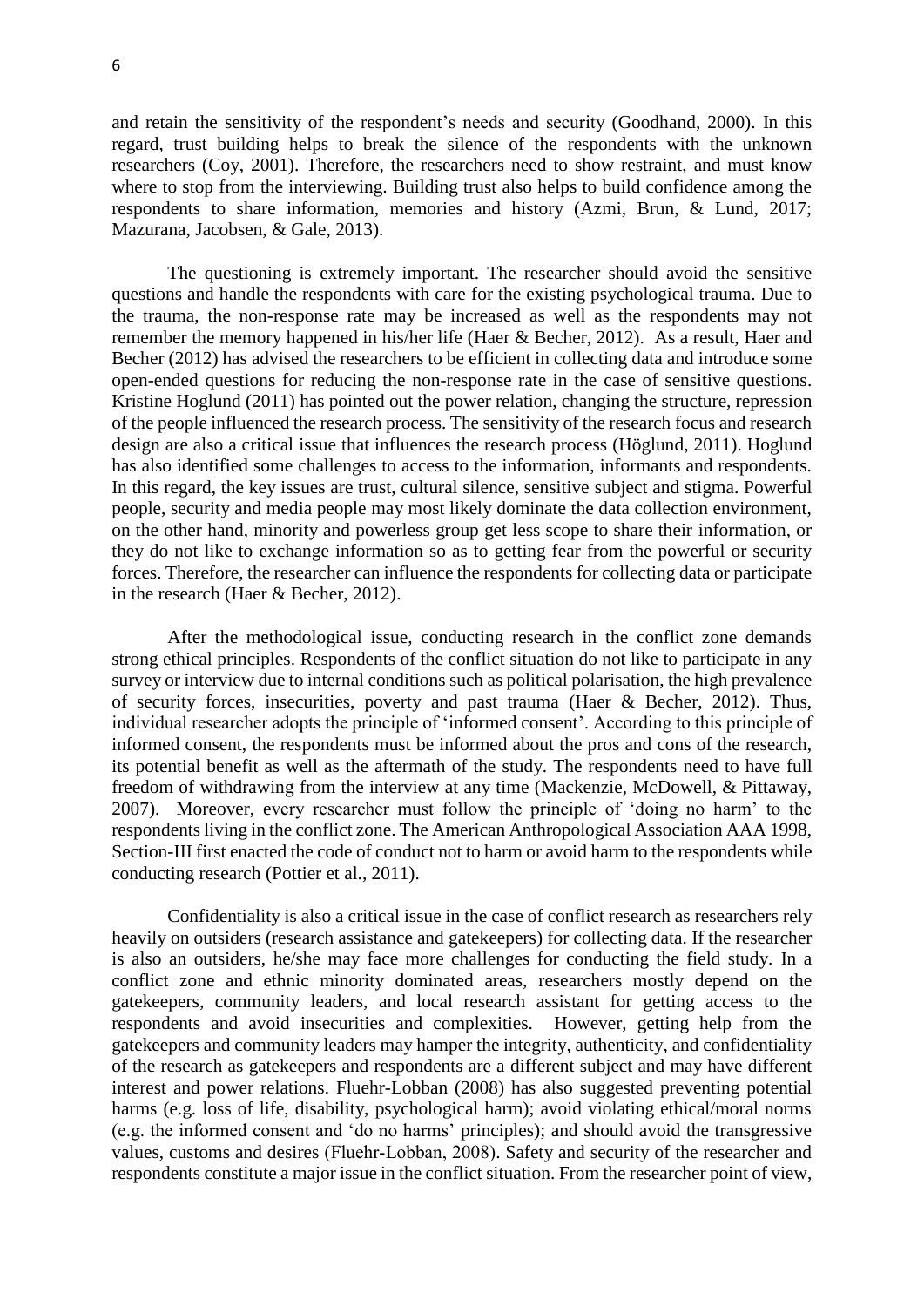it is tough to reach to every corner of the conflict area for collecting data which has a severe security risk. Armed groups and the communities living under the conflict situation may not believe the outsiders and also may perceive that the action of the researcher may significantly harm them (Coy, 2001). At the same time, the researcher faces some potential challenges, such as "emotional drainage, loneliness and harsh physical stress and language barrier" (Höglund, 2011).

In summary, it can be argued that some methodological and ethical issues need to be considered before commencing the field study in the conflict zone. Flexible method, prior understanding about the field and having full information about the parties and leaders constitute significant concerns for the researcher. During and after the field study, the researchers should maintain confidentiality, anonymity and impartiality to the respondents and their information. Respondents must give a full understanding of the research and the possible outcome of their participating in the research. Moreover, the security of the interviewees and the researchers are a prime concern in the conflict zone research.

- 5. Field Experiences in the proposed field: Challenges and adopted measures
- 5.1. Permission from the authority

As per the ethical guideline of the Doctoral studies, I sought permission from the CHT ministry to conduct the interview in the proposed field. In the conflict zone, permission from the authority means the legal as well as a mental issue for carrying out a field study in a conflict and post-conflict society. In this study, I applied for the permission from the CHT affairs ministry for carrying out a study on 'climate change, migration and conflict in the CHT. However, the authority<sup>3</sup> denied providing the permission letter on the ground that the CHT conflict is not a climate or environmental induced, rather, it is merely a political problem. They argued that I have an evil intention to divert the attention of the CHT people. I tried to make understand that this is a PhD studies and merely designed to investigate the implication of climate and environmental issues in migration decision and conflict formation in the CHT. The authority also mentioned that there are hundreds of studies have been conducted in the CHT. However, none of the studies ever sought permission from the CHT ministry to carry out the study. Instead, the concerned person advised to carry out the study in my way, and preferably silently and with care so that the study might not hamper the community relations in the CHT.

I also faced the issue of the breaching confidently of the research question as the concerned government officials (one official of the CHT ministry and one of the foreign ministry) advised me to apply formally with the questionnaires and proposal of what objectives I am going to achieve from the study. The questionnaire sharing seems a risky issue as this process may hamper the research if the latter and questionnaires are transferred to the law enforcing agencies. Therefore, I avoided this process and proceeded on the CHT to conduct questionnaire survey among the respondents. I relied on the specific permission and the consent of the community leaders of each of the study site. In each study site, I sought permission from the respondents of the survey procedure. I verbally read out the major points of the consent form and assured them that their participation in this study is voluntary and they can withdraw them at any time from the study. My observation is that formal permission from the higher authority for conducting research in the conflict zone is tough for an individual researcher. In some instance, a concerned person does not like to share the information as if they might fall

1

<sup>&</sup>lt;sup>3</sup> Here, authority refer to a person whom I talked and sought the permission. I sought permission from a joint secretary working in the CHT ministry and looking after CHT affairs.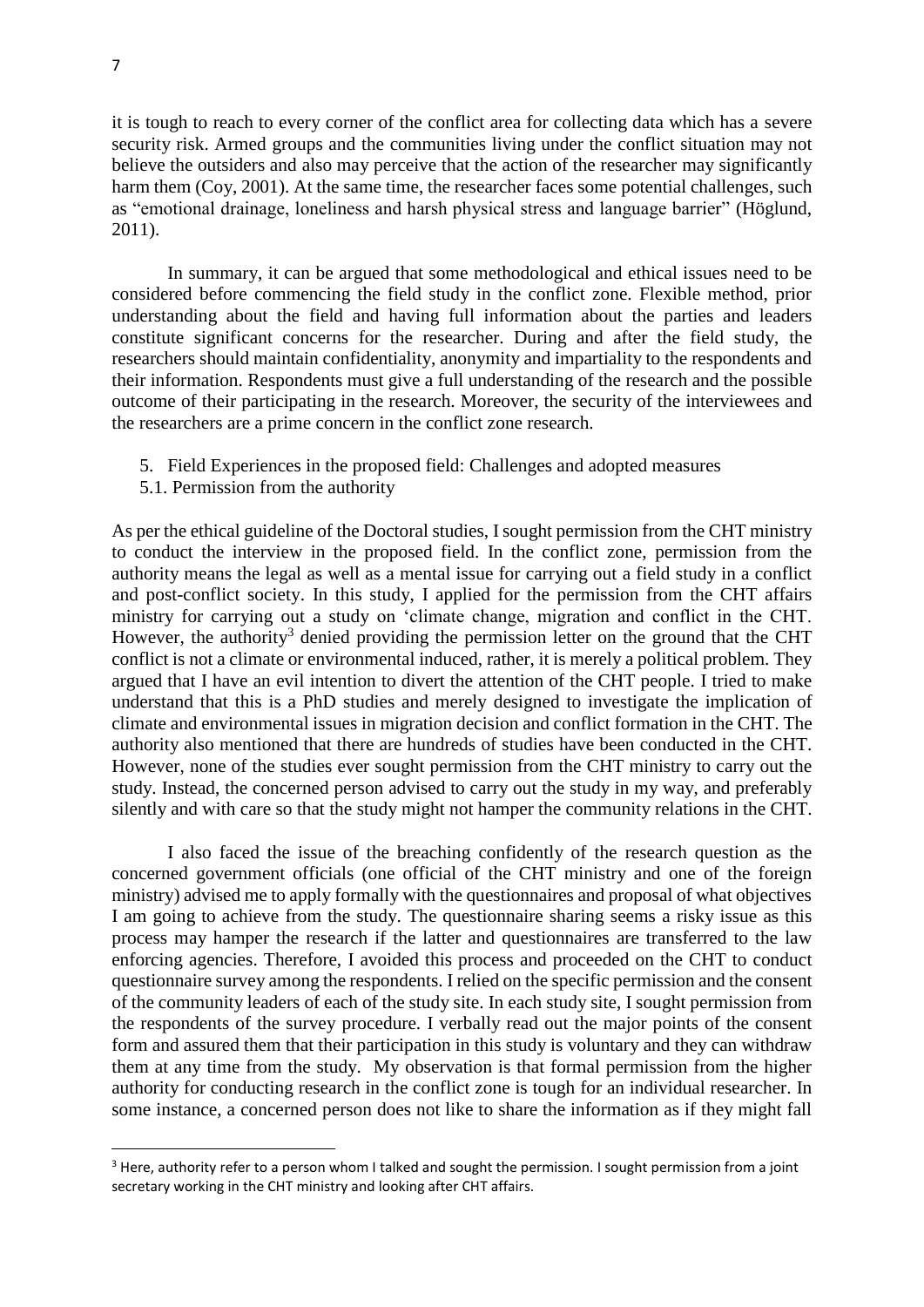in trouble or may face difficulties in their professional life. The individual permission system from the respondent and verbal consultation with the community leaders helped to overcome this challenge and conduct the field study in the proposed study area.

### 5.2. Getting access to the conflict zone

In conflict area like the CHT in Bangladesh, study site is characterised as risky and conflicting between the adversaries. There is also a fear of abduction and extortion. As a result, researchers face difficulties in reaching to the study sites for collecting data from the appropriate respondents. I also faced challenges in reaching into the different corners of the CHT to conduct a survey and qualitative interview. The CHT is consist of three hill districts but located in separate places. The Chakma people dominate the *Rangamati* district, and the *Khagrachari* and *Bandarban* districts are dominated by the Tripura and Marama people respectively. Due to the long existing conflicts, Bengali and tribal people are living in the CHT but as a separate location in different districts. In some location, Bengali and tribal people are also living side by side. From the location and demographic distribution, I noticed that the Bengali people own most of the business centres in the three hill districts and, thus, they are living in the core of the cities. On the other hand, tribal people are either job holders or mostly doing farming. As a result, they live either in the city centres or the remote hill areas. This distinct character and present demographic location inhibit the researcher to collect the data. Most importantly, it was almost difficult to reach the people who are living in the deep jungle and hill areas. However, I appointed two research assistants from the tribal community who helped to reach into some of the remote areas for conducting the survey. In some cases, the research assistants also felt insecure to visit some places as there is a conflict going in among the tribal people in the line of political affiliation and supporting the peace agreement. Demanding extortion is also a problem to reach some places. Some organised groups kidnap people and demand extortion. My research assistants and I were very scared in some locations to go into and conduct the survey. Fortunately, no problem appeared at whiling conducting the survey in the CHT. In this regard, I took the help from the gatekeepers<sup>4</sup> who assisted to enter the study sites and approach the respondents. I noticed that the gatekeeper has a good relationship with the locally influential people, such as chairman of the union parishad and school teachers. For example, in *Naniarchar* and *Longudu* the local chairman helped us to go to study sites for the data collection.

On the other hand, Bengali people (particularly the settlers) have built the dwelling close to the army camps or adjacent to the security forces location and close to the urban centre. This arrangement is called the United village<sup>5</sup> (*Ghusso Gram*) which is heavily supervised and surveillance by the security forces and intelligence agencies for the security concern. As a result, I faced difficulties to reach into the Bengali respondents. One day, I have been bound to stop the survey process and faced the security forces about 'what I am doing in the CHT and why this research has targeted the Bengali people'. Moreover, I always tried to avoid the location of the Army camp so that they could not notice me and my research assistants. In the army camp area, the stranger need to satisfy the reason for visiting the CHT. In fact, Army as the security forces of Bangladesh claims that they are the sole people to look after every matter

<sup>&</sup>lt;sup>4</sup> Gatekeeper refers to the person who help the researcher to know the place, approach the respondents and collect data. Gatekeepers also help the researcher to avoid the fear and psychological stress in the conflict one (Cohen & Arieli, 2011).

<sup>&</sup>lt;sup>5</sup> The concept of the Ghusso Gram was formulated after 1980s by the than government to protect the Bengali people in the CHT and avoid the communal violence between the Bengali and Tribal people. Now there are around 86 Ghusso Gram in the CHT where the Bengali people are solely living.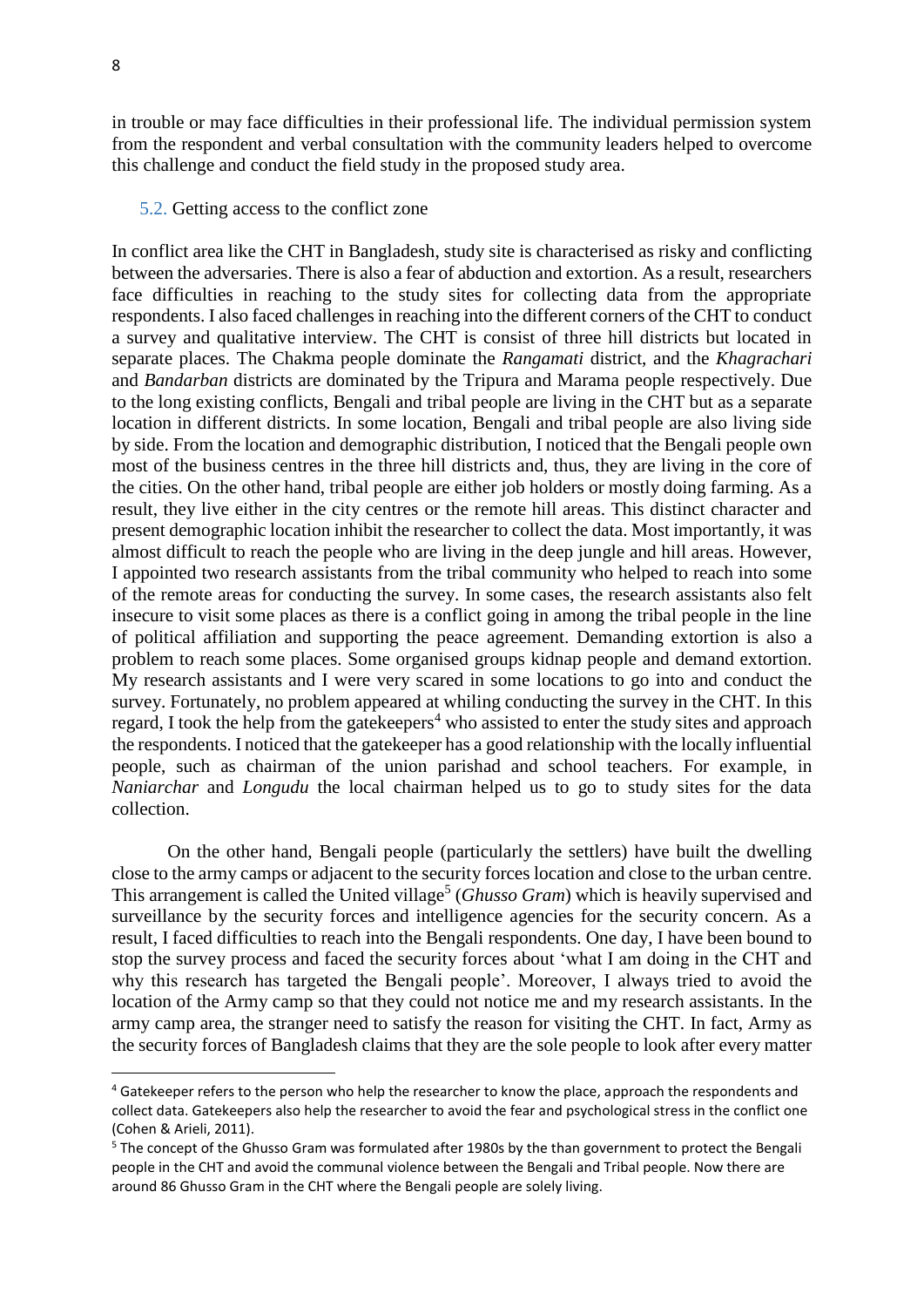in the CHT. Therefore, the Army discourages to conduct sensitive research in the CHT in the ground that this information sharing may increase the hostile relationship between the Bengali and tribal people. However, many graduate students in Bangladesh are conducting research in the CHT by their capacity or managing the ethical and methodological difficulties.

Considering all these aspects, I went to each study site and conducted the survey with great care. In this regard, I took help of the Bangladesh  $ANSAR<sup>6</sup>$  to know about the region, the possible challenges and the ways to overcome the challenges. As I have a previous connection with few of the top officials of Bangladesh ANSAR in the CHT region, I sought help from them to know about the situation in the region. I proposed that the study is being conducted for the educational purpose. Accordingly, the ANSAR officials supported on different grounds, e.g. finding the appropriate location of the study site, getting access to the remote area, and the way of avoiding any unwanted circumstances. Even, the ANSAR staff accompany with me in some places what they perceived as a risky area where I might have fallen into a problem. This process helped to get access to the expected respondents for conducting the survey. They (ANSAR-VDP) officials arranged every possible arrangement, e.g. hiring a motorbike to reach the remote area, identifying the settlement para, locating hostile zone in the CHT, finding hotel and food court. This information helped to conduct the study smoothly. In fact, some places (for example, *Vuachori*, *Panchari*, *Diginala*, *Myney*, *Baghaisari*, *Manikchari*) are situated in the remote areas in the CHT. Without motorbike and private car, it is quite impossible to visit and collect survey data. Moreover, my prior knowledge in working in the CHT region helped to identify possible challenges. In 2014, I worked as a researcher in a project funded by the UNDP and have been able to build up the relationship with few people working as peace activists in the CHT. I also sought help from them while conducting the study in the proposed study sites.

## 5.3.Approaching to the respondents

In the research design, I have applied door knocking system of every household for conducting the survey. I decided to interview any person of each household who will be willing to give interview above 18 years of age. In the practical field, I faced challenges to identify household and appropriate respondents. The dwelling system in the CHT is different from other parts of Bangladesh, particularly from the *plain land*. In the urban area of the CHT, most of the housing are situated proximity, but in the remote area, the position of the housing is located having long distance. I managed to conduct a field study in the urban areas smoothly as it was comparatively easy to reach the household. However, in the remote area, I faced difficulties to reach at the household and find out appropriate respondents. Most of the cases, the male person remains absent from the house. In that case, I dare to enter the house. I requested to give time, and they also assured to come in the next day morning or afternoon. When I arrived at the fixed date and knocked the door, the female household or an under-aged girl/boy responded that their *Ma* and *Baba* (mom and dad) are absent in the house. This situation has happened in the case of conducting the survey among the tribal people. As a result, I visited those places in several times for getting access to the respondents. It consumed time and labour to complete the survey processes. Transportation for accessing to some places was also a major concern. There were some locations where at least a day is required to reach at, and there is no suitable accommodation facility for the outsiders. In such a situation, I managed to live in few families

<sup>&</sup>lt;sup>6</sup> Bangladesh ANSAR is one of the largest security forces in Bangladesh whose aim is to ensure peace, security and development along with Bangladesh Army. Bangladesh ANSAR has set up their camp in different places in the three hill districts.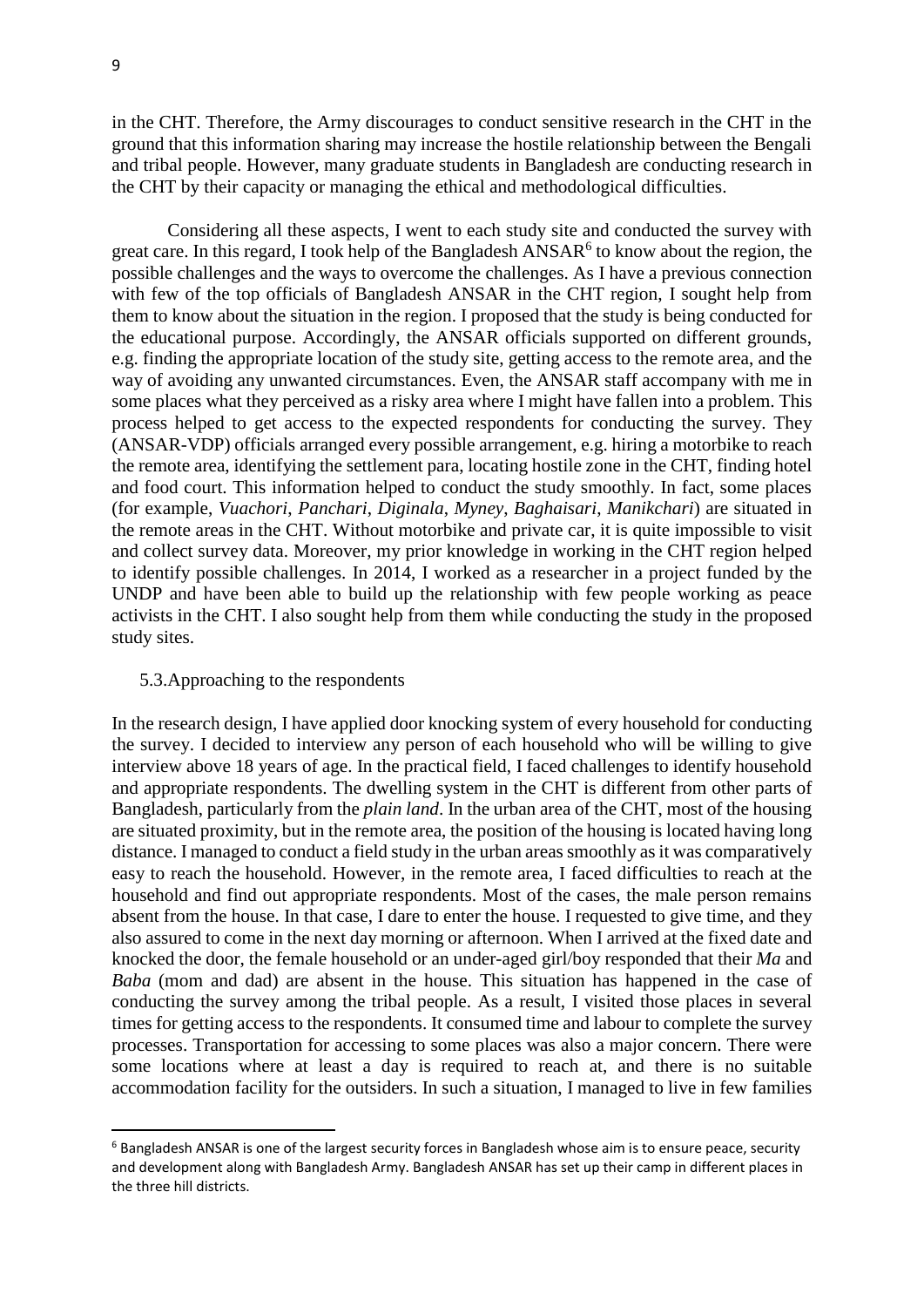in several places. Though it was not sustainable on several grounds, i.e. safety, security, health and accommodation, I took the challenges to accomplish the survey. The security of the respondents was also a significant concern in the case of the remote area. People in the remote area, particularly, the tribal people do not share their information because they get fear from the factional political wings, such as United People Democratic Front (UPDF), Janosanhoti Samity (JSS) and JSS reformist parties.

# 5.4. Trust building issue

Every field study depends on the trust building between the researcher and the respondents. Researchers first need to introduce him/her to the respondents and his project. After getting information, the respondents decide whether he/she should participate in the research or not. I also applied the same process for collecting data. However, I faced problem in developing the trust with the respondents in some study sites. In some cases, respondents straightforwardly denied participating in the research. They denied due to the existing bad experiences about the research works and activities of some local academicians and NGO activists. For example, some researchers, academics and NGOs activists blindly support either tribal people or settlement of Bengali people in the CHT. This practice has already created phobia and panic among the general people about the research and survey. Some people also showed their anger and anguish by uttering the name of some renowned academics and NGO worker of Bangladesh. Alimuddin, a 50 years Bengali settlers in the CHT informed that

Some Bengali people named 'X, Y.  $Z^7$  are the dalal (interest seeker) of the tribal people. They work against us. They want us to be repatriated from the CHT. However, we will not leave this place; this is our land now.

As a result, they (Bengali respondents) told me that they would not talk to me as they do not know me. I became puzzled in such a situation and took the time to reapproach them. I wholeheartedly tried to manage them not to treat myself with other academics, and NGO workers. In some instances, I become successful in managing them, but in some cases, they refused to participate. The identity card of the foreign university helped to overcome this problem. I also faced the similar kind of problem while approaching the tribal people. In some cases, tribal people are so scared, and they felt that they are living in insecurity and anxiety. When I approached them and introduced myself as a researcher, they refused to participate in the research. The respondent told that,

We do not believe the outsider. All are self-fish. People come for their interest. They are the paid-agent of other organisations. People come and collect data, take off photos and earn money. However, they do not do anything for us, and for our community. We are living in a miserable condition for a long time. Many people like you have come and talked to us, promised us to do something for our community. However, we have never seen them after their research.

It became a challenging task to continue the work under this condition. In fact, people have already had bad experiences and stereotype about the researcher. As a result, this is indeed

 $<sup>7</sup>$  I have intentionally mentioned the name 'X, Y, Z'. They mentioned some name of the renowned academics</sup> and NGO workers of Bangladesh. But I cannot mention their actual name in the report of my own research experience.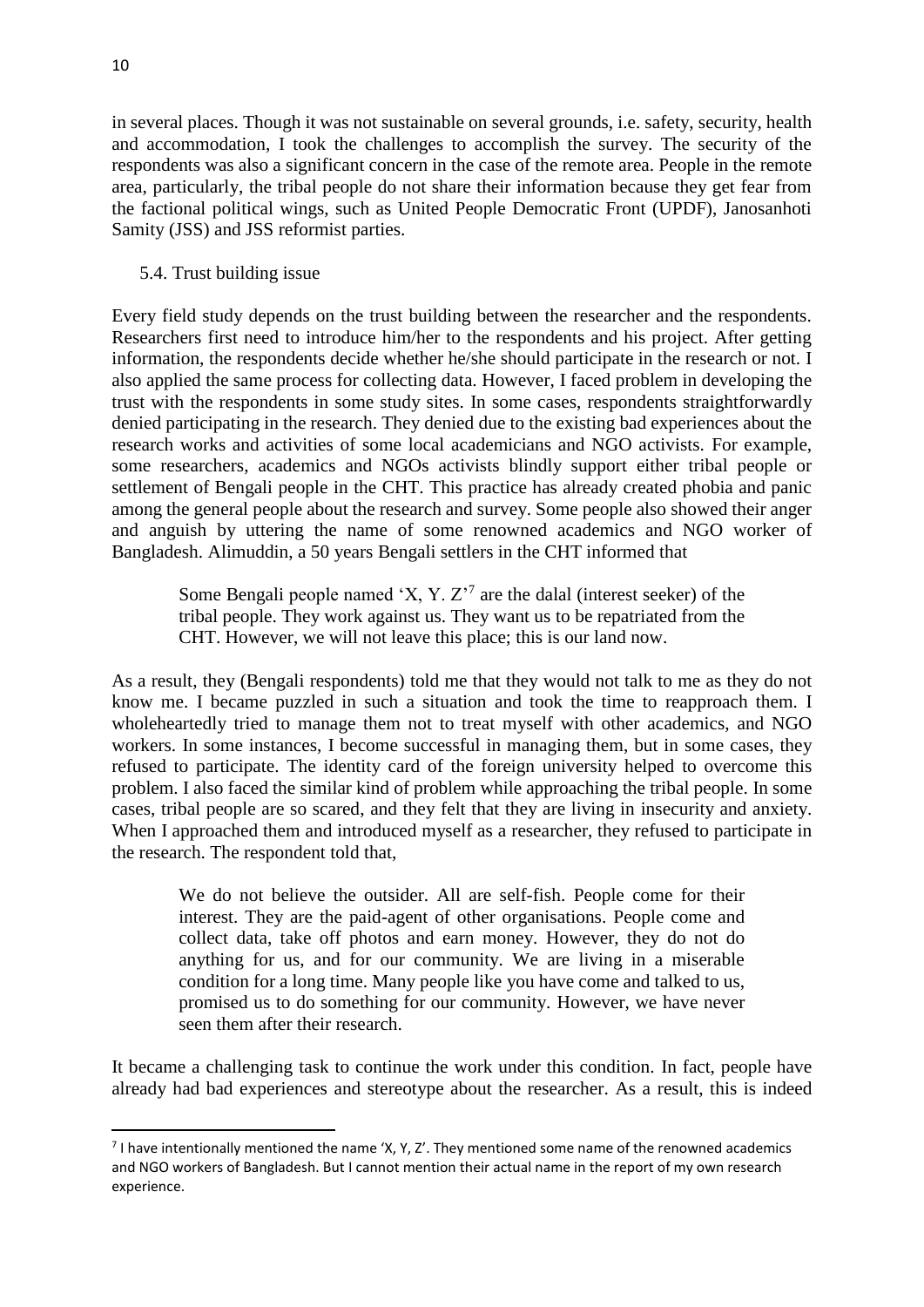tough to portrait the actual scenario of the CHT due to the complicated nature of the conflict and involvement of different stakeholders in the conflict situation. I seriously thought about the concern that the respondents shared about their feeling. I thought again and again what to do and how I should maintain the neutrality in the research. I softly explained about the project and informed that there is nothing to cheat with any community living in the CHT. I confirmed that I have no relation with the government. Finally, they agreed to participate in the survey. However, they requested to do something for them if this research work makes any impact on the policy of the government. I again confirmed that I have no power to change the government policy regarding the CHT. However, I believe that the research work may have some positive impacts on policy guideline in the case of climate change and migration issue in Bangladesh.

## 5.5. Silence of the respondents

In the conflicting research, the silence of the interviewees hampers the integrity and validity of the research. In the current research project, I faced the problem of silence and non-response of the interviewees from the Bengali and tribal people. Due to the experience of conflict and violence in the CHT, the respondents felt insecure and fear for sharing information with the outsiders. This terrain of fear have created a culture of silence and non-response. While interviewing the Bengali people, they showed negative attitude to participate in the survey process. A female respondent named Amina in the *Longudu* told that:

why I will take part the survey; this survey will not carry any good result for them'. Many people come to us. However, our condition is remaining as same as it was.

In fact, a transition period is undergoing after the signing of the peace accord in 1997. Bengali people, particularly the settlers, are seriously scared of eviction, losing their land and houses. Rumour has already circulated in the CHT that settlers will be returned to the *plain land* and government will take away the land and redistribute to the tribal people. This rumour has tremendously hampered the survey process among the Bengali people. Bengali settlers hardly wanted to share their information. On the contrary, tribal people having their past conflicting trauma and psychological stress also showed negative response in participating survey process. Most of the tribal respondents argued that

Silence is the best way to live peacefully. Otherwise, we might be a victim of extortion and persecution.

In many cases, they (Bengali respondents) perceived me like a government agent who is working to identify the number of settlers. However, I managed to understand that this work is solely for the educational purpose. There is no other alternative purpose for this study. I also showed the student identity card, and they willingly participated in the interview. The outsider hampered the interview process. The respondents- both Bengali and Tribal, were unwilling to share their information due to the vigilance and presence of the agents of different underground parties and law enforcing agencies. In the CHT, Tribal people feel pressured and insecure from the underground parties<sup>8</sup> and Bangladesh army. On the other hand, Bengali people also feel

1

<sup>&</sup>lt;sup>8</sup> Underground parties mean those group of people who are united in a platform and either support the peace treaty between the government and JSS or oppose peace treaty. Some underground parties want complete freedom of the CHT. On the other hand, there is a party formed by the Bengali people who are claiming he equal right with the tribal people in the CHT.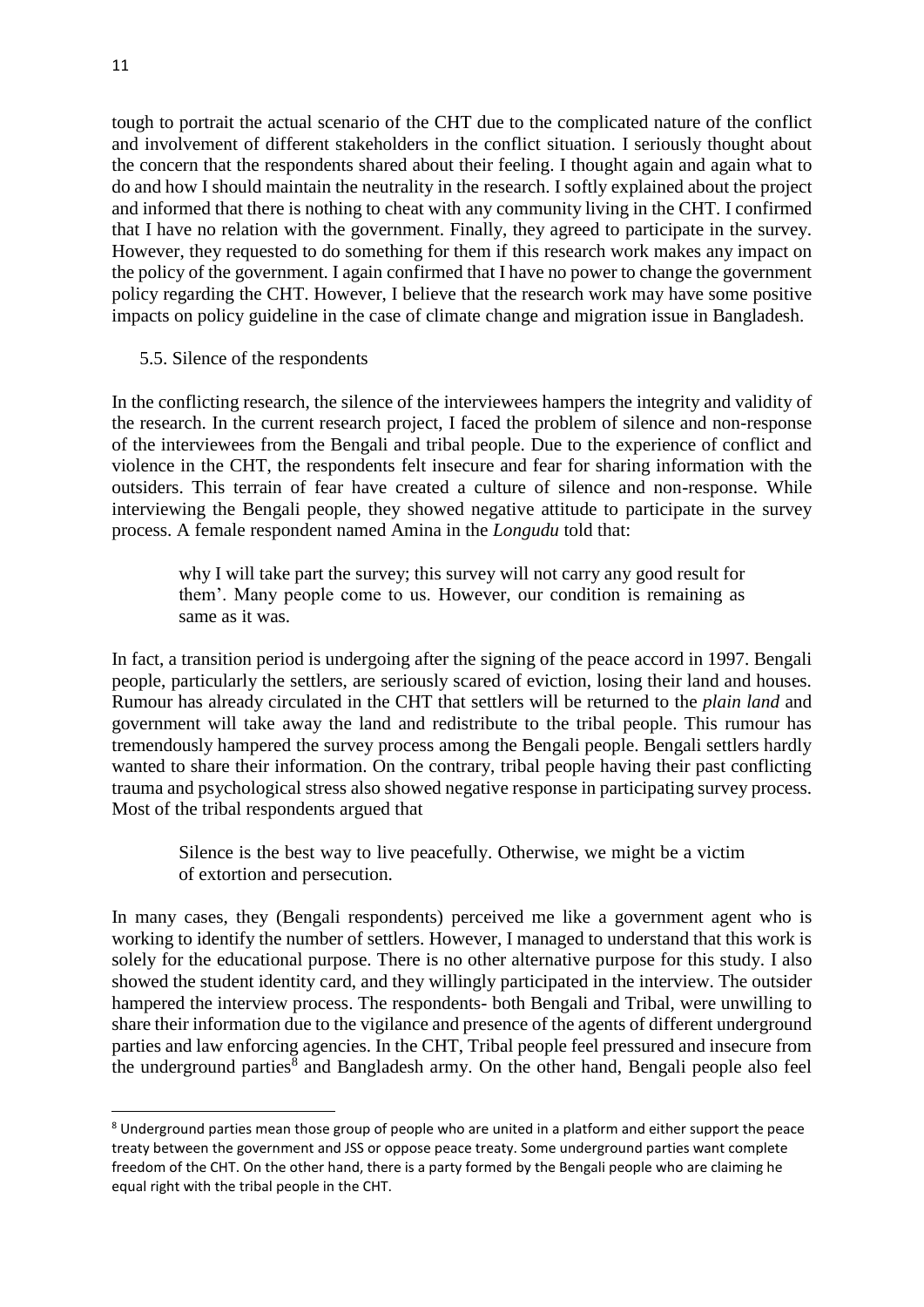insecurity from the underground parties. Due to the presence of the military and underground parties, people remain silent and hardly show interest to share their information with the outside researchers. I remained calm and quiet, tried to break the silence through discussing the general issues and their life in the CHT. However, many respondents replied that they do not read and write. I translated the letter into the local language and requested the research assistants to manage the respondents [tribal participants] by their local language. Finally, I managed to motivate them to participate in the survey.

# 5.6.Unwilling, Twisted and false information

In the conflict zone, respondent provides false and twisted information. I asked the respondent about the causes and consequences of the CHT conflict situation. The respondents provided the answer in the line of their political identity. The CHT is now a multicultural society where more than thirty ethnic groups including Bengali people are living. Currently, the tribal and Bengali community are divided for the political, social and cultural causes. Particularly, the tribal and Bengali people are engaged in conflict to keep control over land, resources, social position and political power. As a result, both the parties blame each other for their condition in the CHT. The tribal people particularly perceive Bengali settlers as the main cause of the plight in the CHT. In the field study, I identified the presence of partisan and hatred between two groups. While interviewing both the communities, I noticed that both the communities are twisting information for making a tarp for other. When I interviewed the Bengali people, they replied that CHT is part and parcel of Bangladesh and tribal people are the primary cause of ongoing conflict in the CHT. Abdul Awal a young shopkeeper of Khagrachari district argued that

In the age of globalisation, people are going everywhere and living as per their qualification and expectations. We as Bengali people have come here to live. We are happy to live here. It is the part of our country. We can come and settle here.

On the other hand, tribal people informed that they are the original people and have been living peacefully from historically in the CHT. However, the settlement of the Bengali people has shattered the happiness and prosperity of the tribal people. Under this situation, the researcher faces the difficulty in identifying the exact meaning of the research. Even, the professionals are partitioned according to the party affiliation and ideological point of view. They see the CHT affairs as per their party and ideological perspective. I also observed the same situation while interviewing the professionals. Few of them have a preconceived idea about the CHT conflict and, therefore, they do not welcome to see the CHT conflict in different angles. An expert asked whether I have any knowledge about the CHT and why I have selected this topic. He also opines that "there is no relationship between the climate change-induced migration and conflict in the CHT". I as a researcher did not make an argument but requested to give an interview. I asked them to give time to discuss the research. Unfortunately, few of the professionals eventually did not provide their interview.

## 5.7. The issue of confidentiality and anonymity

Maintaining the confidentiality and anonymity constitute prime concerns for conducting the field study in the conflict zone. In this research, I maintained the anonymity in all respects for collecting data. I never asked the name and identity of the respondents during the fieldwork. As the CHT is a conflict prone area, asking identity and name of the researcher would not help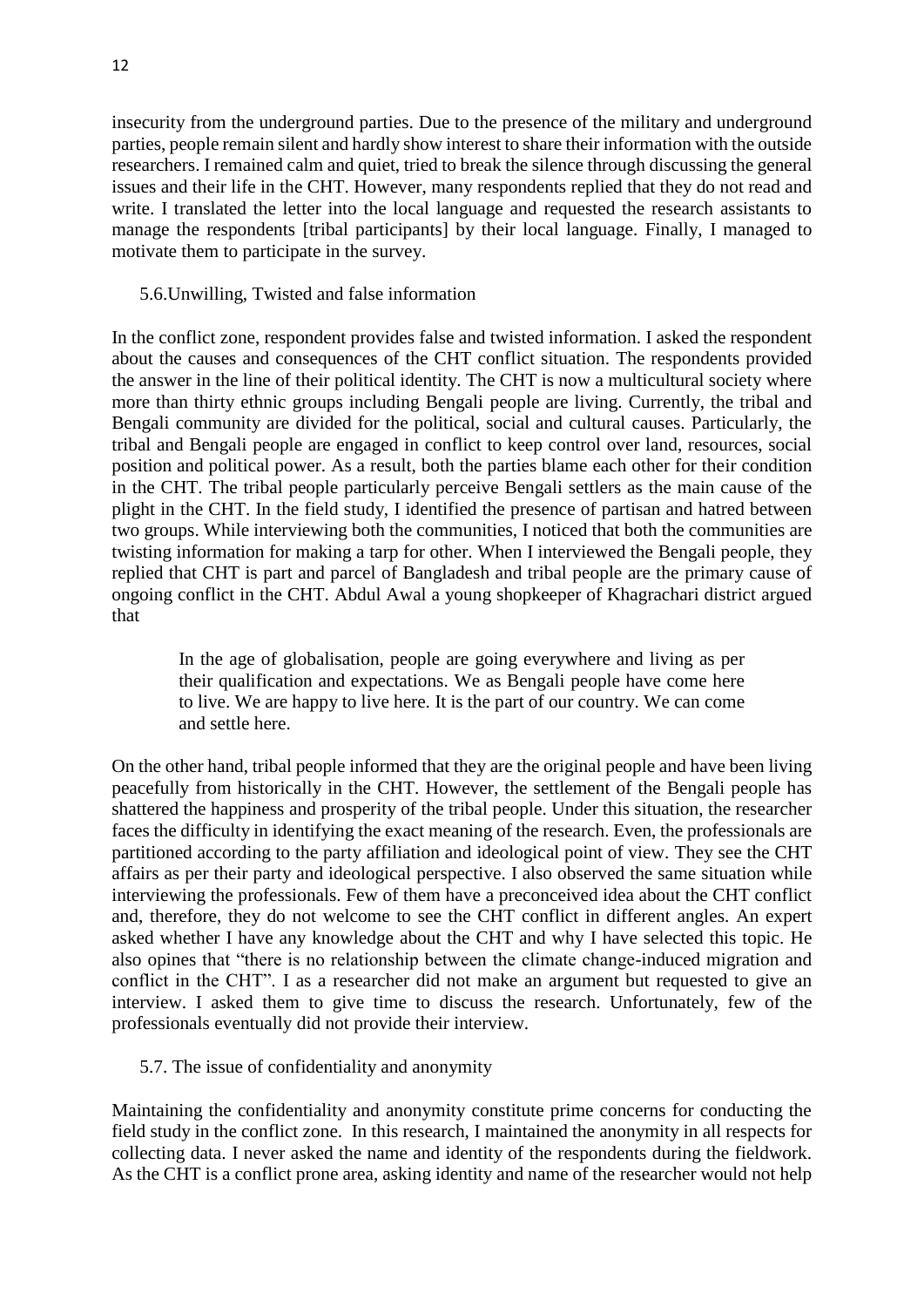the investigator; rather the respondents might show their negative attitude towards the researcher. I followed the guideline of the ethic application process and the principle of confidentiality. However, I faced difficulties while maintaining the confidentiality of the researcher and research subjects. The outsider came during the interview session and intervened with the respondent. In some cases, more than one people came and tried to poke into the interview. In several places, the outsider interfered during the interview. As the CHT is a conflict prone area, different people, i.e. law enforcing agency, intelligence agency, journalist may have interest what is going on over there. In several places, I had to give a description of the project, for example, the nature, purpose, for whom the study is carried out, and the involvement of the government and international agency. Under this situation, I was not able to continue the interview for the two reasons: one is an ethical issue of maintaining the confidentially and anonymity of the research, and the second is that respondents were not willing to share their information in front of the outsiders. As a result, I stopped the interview and continued taking with the outsiders and tried to manage them that this is a survey conducted for the educational purpose. I also managed to understand them that their presence will hamper the survey process. After their departure from the study location, I again started the interview session and completed it. In the CHT, there is a system of social hegemony<sup>9</sup> that has established the supremacy of few people over the others. These superior people want to control everything related their social life. I saw the hegemonic social relations while conducting a field study. Few people came into within the interview session and told that they are all in all in the area. Thus, whatever information needed, they will provide. I technically avoided this powerful person from the interview session showing the identity card, mentioning the name of the locally influential people as well as using my portfolio. This technique sometimes worked. Few unwanted individuals who intended to interfere with the interview session left the place after seeing the identity or having heard the name of the influential people (example, *headman karbari* or local political leaders).

Although unwanted people is avoidable during the field study for maintaining the confidentiality and anonymity of the respondent, in some cases unwanted people seemed to be the appropriate person for the research. I invited few unwanted people for taking their interview when it is understood that they are the resource person for the research. In that case, I stopped the interview of the previous respondent and continued talking with the unwanted people and filled the separate questionnaire. I accepted this interview of the unwanted people in the few cases when it seemed like a quality data.

## 5.8. Personal safety and security

1

During the field study, I cared the safety and security of myself and my research assistants. In a conflict situation, personal safety is the most important concern for the researcher. Before conducting the field study, I designed where should go first and accordingly made the map for the entering point and ending point. I also collected phone number and address of the police officials for the emergency. I did not even inform the law enforcing agency people about the study in the CHT. For the safety and security, I also communicated with some local development workers. All these measures have been taken in case of the emergency. However, I faced two unwanted situations while conducting the field study. One day (in Longudu) few tribal young people came and wanted to know what we are doing in the CHT. They asked from

<sup>&</sup>lt;sup>9</sup> Hegemony, in this regard, refers to the social hegemony of few people who by dint of political connection, military affiliation or for power and money have been able to control over a certain area. People of the said area abide by the advice of the persons. This is a de facto power exercise over the area for either personal gain or wider social benefit.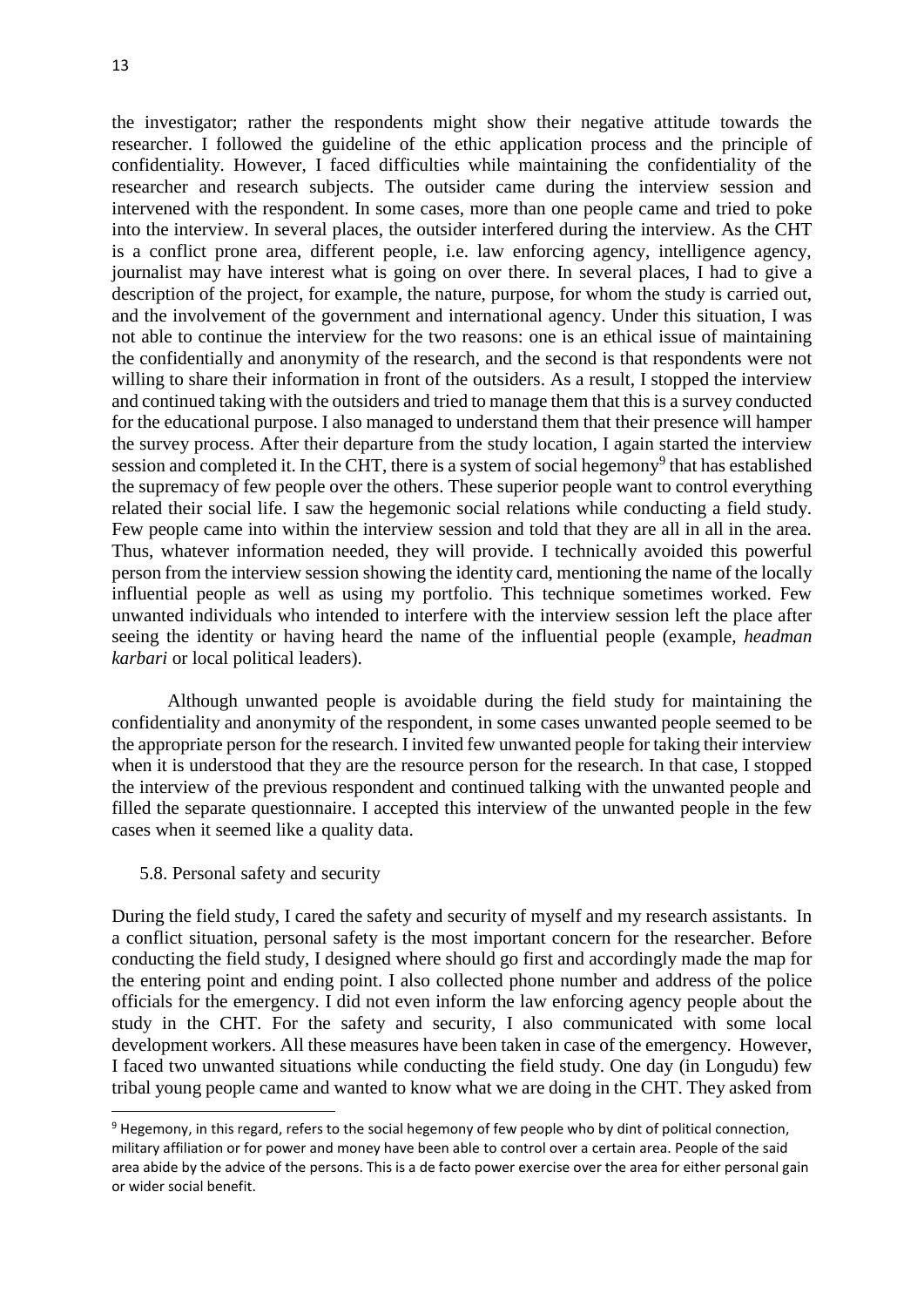where I have come from and for what purpose. Immediately, I showed the identity card, but they did not accept me as a researcher. They introduced them as the member of the UPDF (United People Democratic Front). My research assistant and I got a little bit scared. They took us in a place and saw the questionnaires and other papers. After an hour or more, they set us free to work. In that day, we did not continue our work but returned to our hotel.

Another incident came from the Bengali people. We proceeded to interview some Bengali household. We introduced myself and sought permission from them to conduct the interview. Surprisingly, they misunderstood, shouted and termed us as the agent of the government. They thought that we are working with the people and making a list of the Bengali people. Some of them uttered that:

We will die, but we will not leave the place. For the twenty years, we are living here in this land. There is no question to leave the land and our house. We will sacrifice our blood.

I became puzzled to hear this words from the Bengali people. I tried to manage to say that I am not a government agent, but a university teacher and doing the Doctoral Studies in Australia. Finally, they became cool down, listened and participated in the interview. I realised that there is frustration, anger and anguish among the Bengali people for their deprivation<sup>10</sup>, fear of losing land and house. A 55 years woman loudly told that:

We want chal (rice), we do not understand what government is in power. We came here for chal and land. Now the government has stopped giving us chal. We will die. We will not be able to alive.

I came to know that government has stopped the rationing system in that area which has been continuing since the Bengali settlement in the CHT. However, I managed them with discussion and completed the survey.

5.9.Language barrier and the integrity of the research assistants

Language is also a critical issue while conducting a field study in the CHT. More than thirteen major ethnic communities are living in the CHT who have their distinct languages. Thus, researchers from the outside of the CHT faces an enormous difficulty for conducting a survey among all the communities in the CHT. Considering this difficulty, I purposefully appointed two research assistants from the Tribal community so that they could help for conducting the survey. However, the research assistants were also not known to all languages of the CHT. Finally, I changed the design and hired each research assistant from every community whom I interviewed. This process helped to reach the people of different tribal communities and approach them to conduct the interview. Although this process is risky, I adopted this one for the sake of completing the survey within the time frame. As a graduate student, I had a time constraint to finish the questionnaire process within a period. Therefore, I emphasised on completing the survey with all feasible options. Research assistant in this context played a role of introducing with the respondents. In a conflict area like the CHT, a research assistant from the local people play a major role in guiding the researcher as well as ensure the security of the

<sup>&</sup>lt;sup>10</sup> Here the term deprivation has been used because the respondent feel that they are deprived from the government. As they are also living in the CHT, they should have been given quota system like the tribal people in the CHT.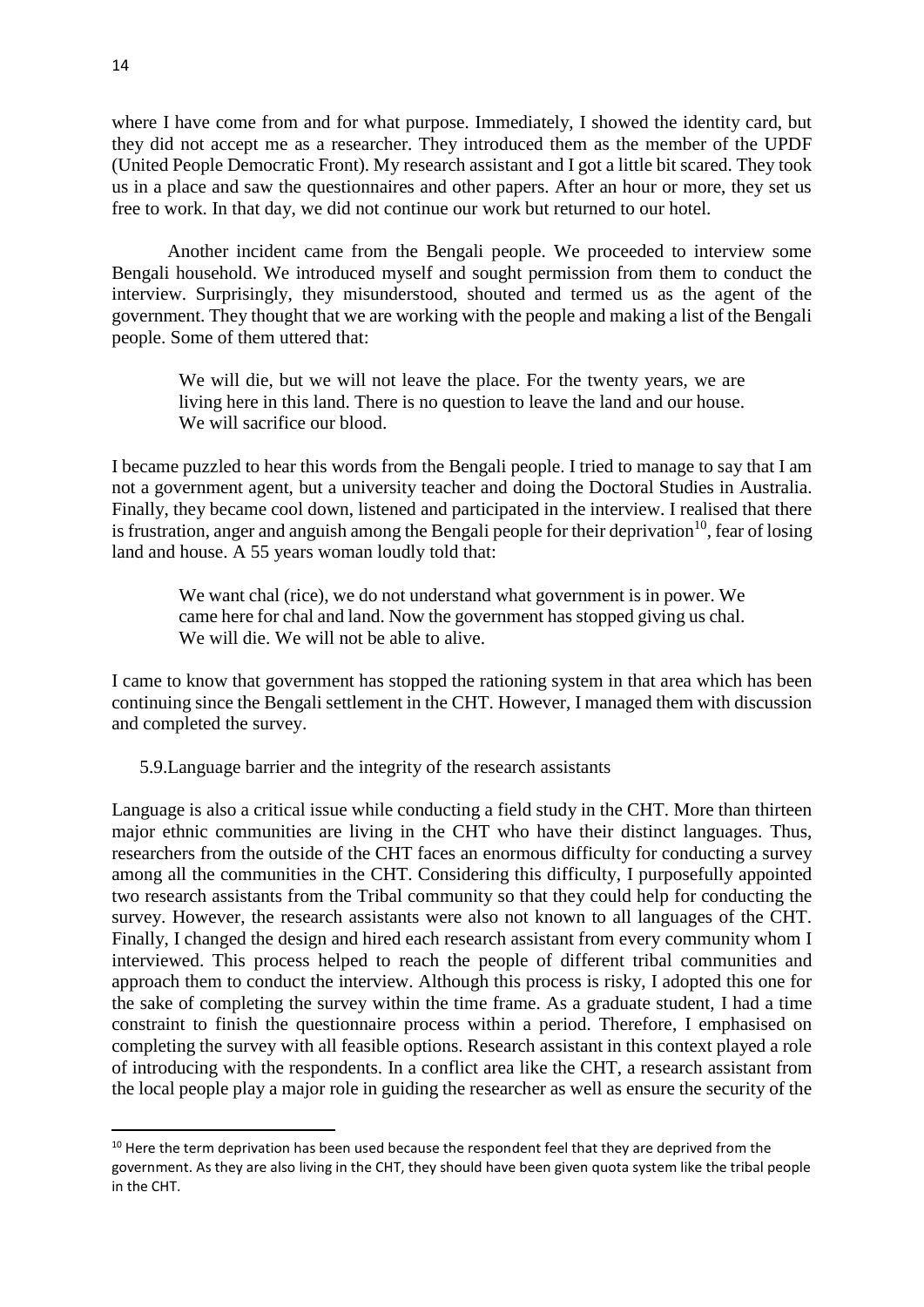investigator. Of course, there are some shortcomings of taking help from the research assistants. They may influence the research through misguiding, providing miss-information and concealing appropriate respondents. They may also manipulate the response as the researcher himself do not know the language of the local people. Considering all these issues, I appointed my direct classroom students who have recently completed their studies and working novice researcher.. Then, a training session has been arranged for them to understand the projects and the ways of conducting the study. I accompany them all time while conducting the field study. The previous research experience reminded that the research assistant or enumerators sometimes do not take a risk and go to the door to door. They based on the perceptions and ideas fill up the questionnaire. The insincere effort of the researcher may cause great setback of the research project. The researcher should be aware of this drawback while conducting the field study.

#### 6. Discussion and conclusion

In sum, it can be said that conducting research in a conflict zone is a full of anxiety, challenge, thrill and a thirst for innovating something new in the domain of social research. Like another conflict zone, the situation of the CHT has been moulded by the political, social and conflict history of the region. Parties in the conflict situation have undergone a long-standing physical, mental and psychological suffering. State as primary power enforcing authority has been enforcing all efforts to control the situation. As a result, conducting independent research work is a big challenge for the researcher and collecting information discouraged openly by the authority and security forces. Although graduate students and NGOs already advance many works in the name of exploring the causes and reinforcing the policies for resolving the conflict, most of the studies have faced hurdles and shortcomings to received the information. The unwillingness or the non-cooperation of the authority is a common scenario in all conflict research. In fact, the researcher should not approach the government officials in the conflict zone research as the rules and regulations encircle the government staffs. The researcher may adopt the simple permission system from the local authorities to conduct the study. However, researchers need to have clear cut information about the local leaders and local situation. Otherwise, the local authority might not cooperate; even, the local leader may harm the researcher and stop the study.

As respondents are highly partitioned and predisposed about the history of the conflict, parties and outcome of the conflicts, the researcher should be careful of selecting the appropriate respondents. Some respondents provided misinformation as well as misguided so that I could not be able to research in few places to receive information. As the society is conflicting and resources are very scarce, people perceive threats and insecurity of losing the current position and resources. I saw the people trying to conceal the information so as to they might fall in trouble for their sharing information. Outside researchers in this regards face difficulty for getting access to the appropriate respondents and extract information. The teachings of the research methodology book helped to be consistent with the data collection. I tried to be stick on the principles of methodology and ethical issues which reminded not to harm any respondent and the social relations. The rules of the letter of introduction have also controlled my behaviour and enable the respondent to understand the research and the worthy of their participation. I spent enough time to be free with the respondents and conduct the interview session. In the entire field study, the security along with the research assistants was the highest priority. The security question might not help the researcher, particularly the outside researchers, to conduct research in the conflict zone.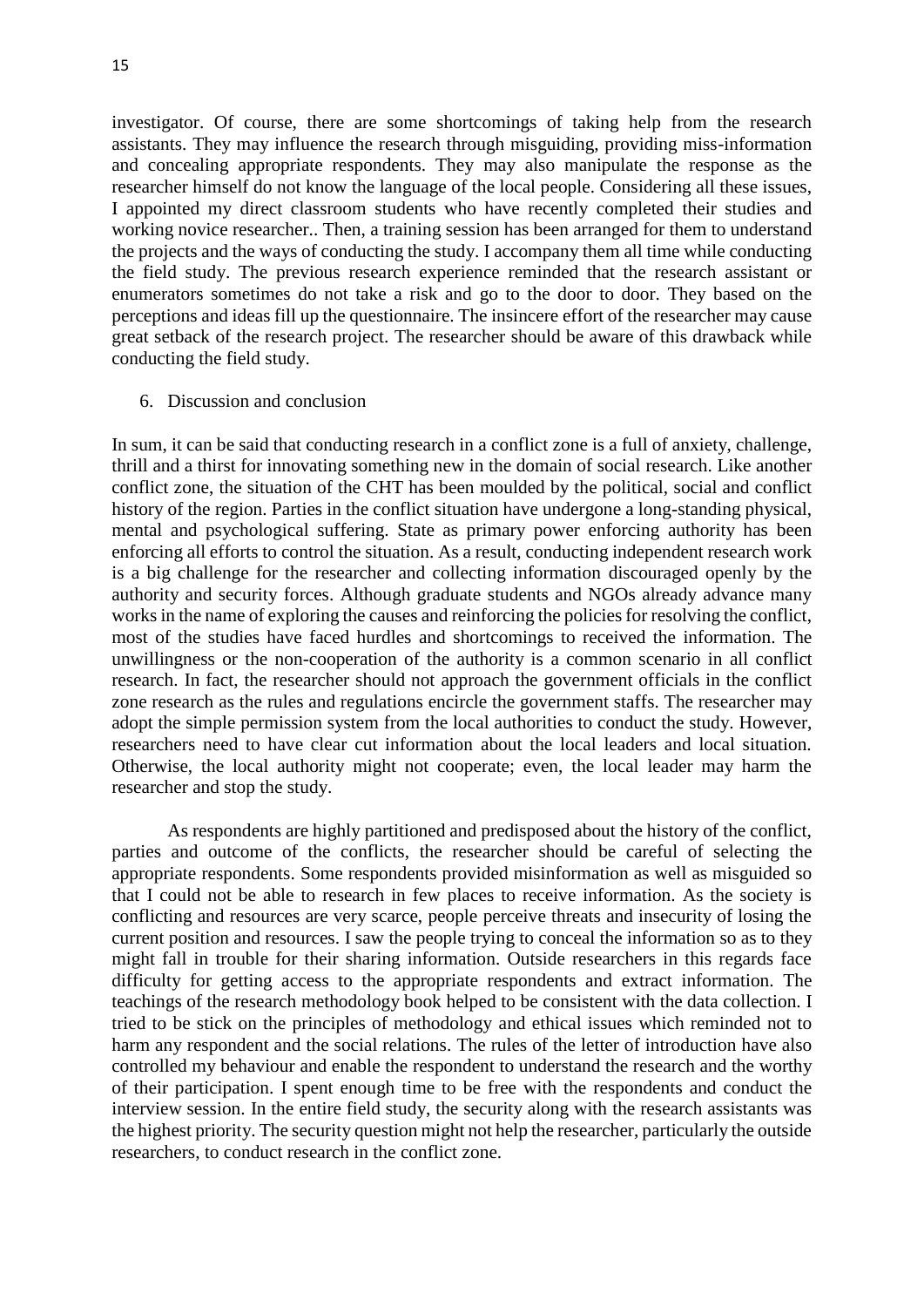Finally, the field study report summarises that the researcher should think several times before carrying out the study in the area of conflict. The increasing nature of conflicts and complex situations have been encouraging the graduate students to study the cause and effects of the conflict. At the same time, studying in the volatile condition is not an easy task. Any misunderstanding and misinformation may cause greatly to the researchers and the people of the conflict area as well. I recommend that the researcher should not publish anything beyond the respondent's knowledge that may cause harms them afterwards. The researcher should respect the culture and cultural attributes of the people. The study should primarily consider the benefit of the respondents, then the research aims and objectives.

#### References

- Ausbrooks, C. Y. B., Barrett, E. J., & Martinez-Cosio, M. (2009). Ethical issues in disaster research: Lessons from Hurricane Katrina. *Population Research and Policy Review, 28*(1), 93-106.
- Azmi, F., Brun, C., & Lund, R. (2017). Young People's Recovery in Eastern Sri Lanka: From War to Postwar and Beyond. *Conflict, Violence and Peace*, 169-186.
- Brinkmann, S. (2014). Interview *Encyclopedia of Critical Psychology* (pp. 1008-1010): Springer.
- Burton, J., Nandi, A., & Platt, L. (2010). Measuring ethnicity: challenges and opportunities for survey research. *Ethnic and Racial Studies, 33*(8), 1332-1349.
- Clark, J. N. (2012). Fieldwork and its ethical challenges: Reflections from research in Bosnia. *Human Rights Quarterly, 34*(3), 823-839.
- Cohen, N., & Arieli, T. (2011). Field research in conflict environments: Methodological challenges and snowball sampling. *Journal of Peace Research, 48*(4), 423-435.
- Coy, P. G. (2001). Shared risks and research dilemmas on a Peace Brigades International team in Sri Lanka. *Journal of Contemporary Ethnography, 30*(5), 575-606.
- Fluehr‐Lobban, C. (2008). Anthropology and ethics in America's declining imperial age. *Anthropology Today, 24*(4), 18-22.
- Garland, J., Spalek, B., & Chakraborti, N. (2005). Hearing lost voices: Issues in researching 'hidden'minority ethnic communities. *British journal of criminology, 46*(3), 423-437.
- Goodhand, J. (2000). Research in conflict zones: ethics and accountability. *Forced Migration Review, 8*(4), 12-16.
- Haer, R., & Becher, I. (2012). A methodological note on quantitative field research in conflict zones: get your hands dirty. *International Journal of Social Research Methodology, 15*(1), 1-13.
- Hafiz, M. A., & Islam, N. (1993). *Environmental Degradation and Intra/intersate Conflicts in Bangladesh*: Swiss Peace Foundation.
- Höglund, K. (2011). Comparative field research in war-torn societies. *Understanding Peace Research: Methods and Challenges, Abingdon: Routledge*, 114-129.
- Homer-Dixon, T. F. (1994). Environmental scarcities and violent conflict: evidence from cases. *International security, 19*(1), 5-40.
- Jacobsen, K., & Landau, L. B. (2003). The dual imperative in refugee research: some methodological and ethical considerations in social science research on forced migration. *Disasters, 27*(3), 185-206.
- Justino, P., Brück, T., & Verwimp, P. (2013). *A micro-level perspective on the dynamics of conflict, violence, and development*: Oxford University Press.
- Kovats‐Bernat, J. C. (2002). Negotiating dangerous fields: Pragmatic strategies for fieldwork amid violence and terror. *American Anthropologist, 104*(1), 208-222.
- Lee, S.-w. (1997). Not a one-time event: Environmental change, ethnic rivalry, and violent conflict in the Third World. *The Journal of Environment & Development, 6*(4), 365-396.